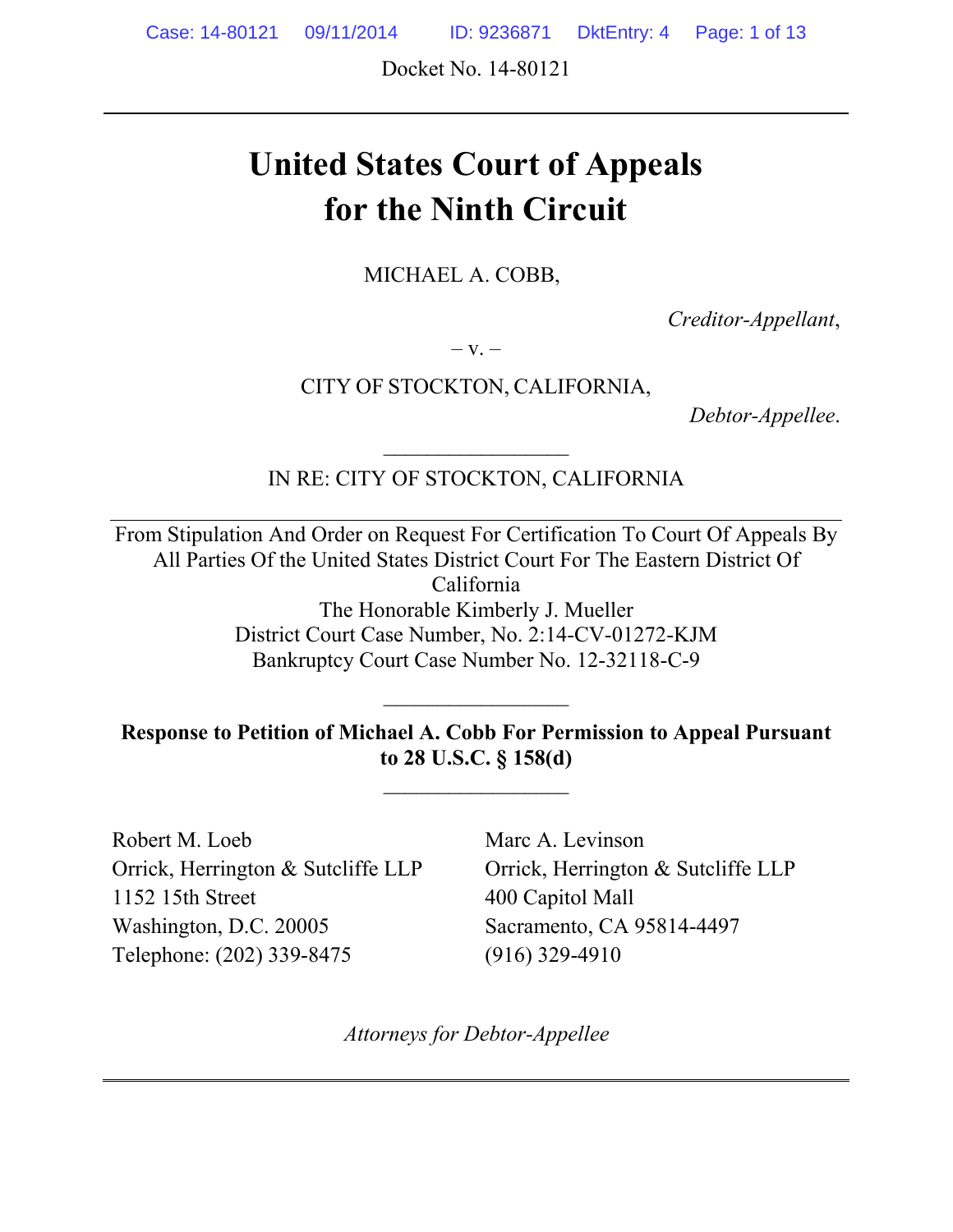# **TABLE OF CONTENTS**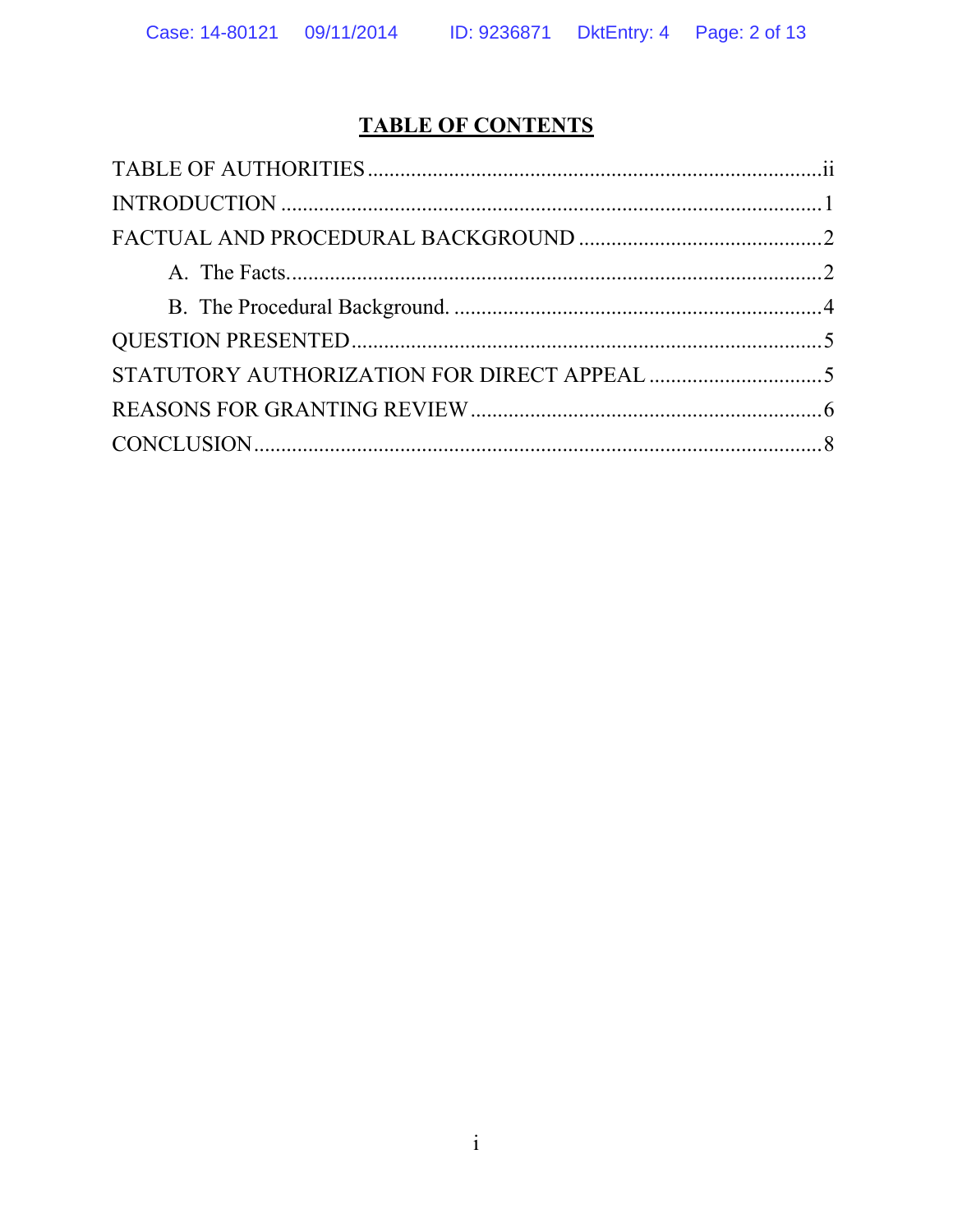Case: 14-80121 09/11/2014 ID: 9236871 DktEntry: 4 Page: 3 of 13

# **TABLE OF AUTHORITIES**

# Page(s)

### **Cases**

| Blausey v. U.S. Trustee, |
|--------------------------|
| <b>Statutes</b>          |
|                          |
|                          |
|                          |
|                          |
| <b>Other Authorities</b> |
|                          |
|                          |
|                          |
|                          |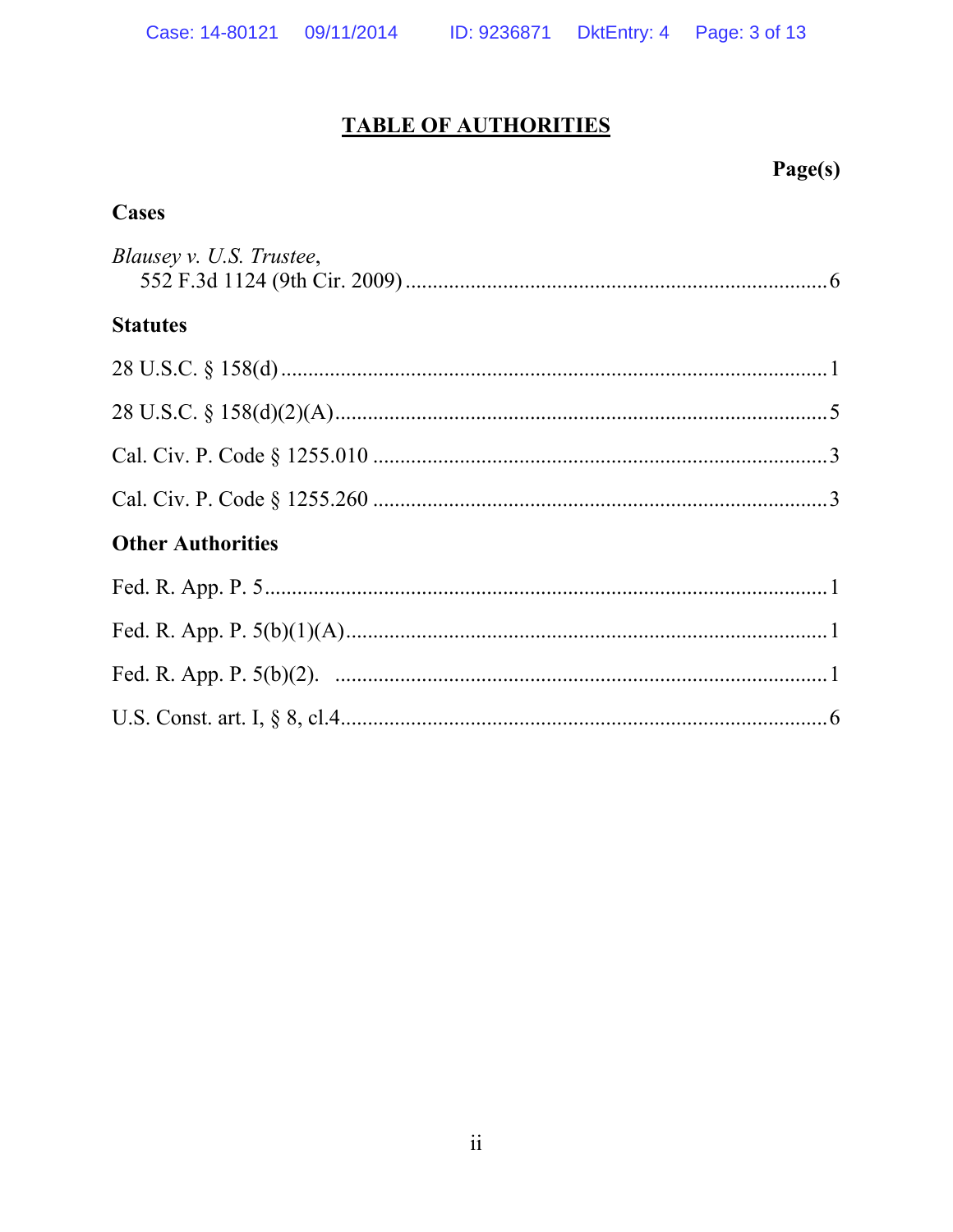#### **INTRODUCTION**

Defendant-Appellee the City of Stockton ("the City") respectfully submits this response to Plaintiff-Appellant Michael A. Cobb's petition for Permission to Appeal pursuant to 28 U.S.C. § 158(d) and Federal Rule of Appellate Procedure 5. *See* Fed. R. App. P. 5(b)(2). This dispute arises from Cobb's objection to the City's First Amended Plan for the Adjustment of Debts ("the Plan") in the City's pending municipal bankruptcy case under chapter 9 of the Bankruptcy Code, in which Cobb is a creditor. Cobb contends that the Plan's proposed treatment of his claim violates the Fifth and Fourteenth Amendments of the U.S. Constitution. After full briefing and oral argument, the bankruptcy court overruled Cobb's objection. Cobb filed a timely notice of appeal to the district court, and the parties then jointly requested the certification to have the appeal proceed directly to this Court. The district court granted the joint request.

 While Cobb characterizes the underlying dispute in a skewed and distorted manner, the City fully agrees that Cobb's appeal should be allowed to proceed directly to this Court. The City therefore joins in the request that this Court hear Cobb's appeal.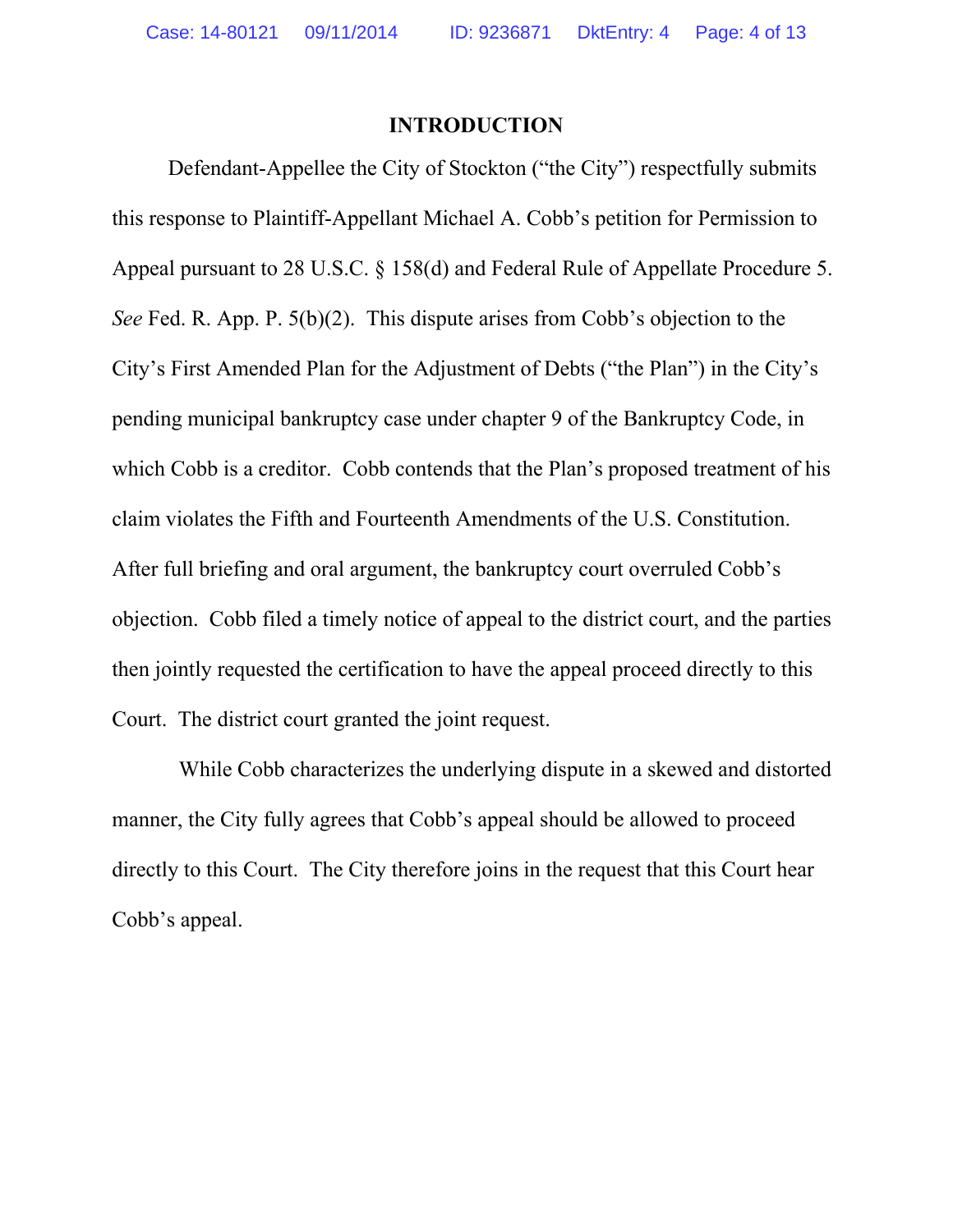#### **FACTUAL AND PROCEDURAL BACKGROUND**

#### **A. The Facts.**

The facts set forth below are drawn from a Joint Stipulation of Material Facts filed before the bankruptcy court and are not in dispute.

Andrew C. Cobb, the father of Creditor-Appellant Michael A. Cobb, was the owner of a parcel of land located at 4218 Pock Lane in Stockton, California, San Joaquin County Assessor's Parcel Number 179-180-07 (the "Parcel"). On August 10, 1998, the Stockton City Council issued Resolution No. 98-0353 determining that the public necessity required the condemnation of a strip of land across the Parcel for purposes of building a public road.

In conformance with the procedures set forth in California Civil Procedure Code § 1255.010, the City had an expert appraiser conduct an appraisal of the strip of land for purposes of determining the amount of compensation believed to be just, and produce a summary of the basis for the appraisal. The appraisal valued the land at \$90,200.00. On October 23, 1998, consistent with § 1255.010, the City deposited that amount with the California State Treasurer Condemnation Deposits Fund.

On October 23, 1998, the City initiated eminent domain proceedings in the Superior Court of California, County of San Joaquin (the "Eminent Domain Action") to condemn a permanent easement over the strip of land. On October 17,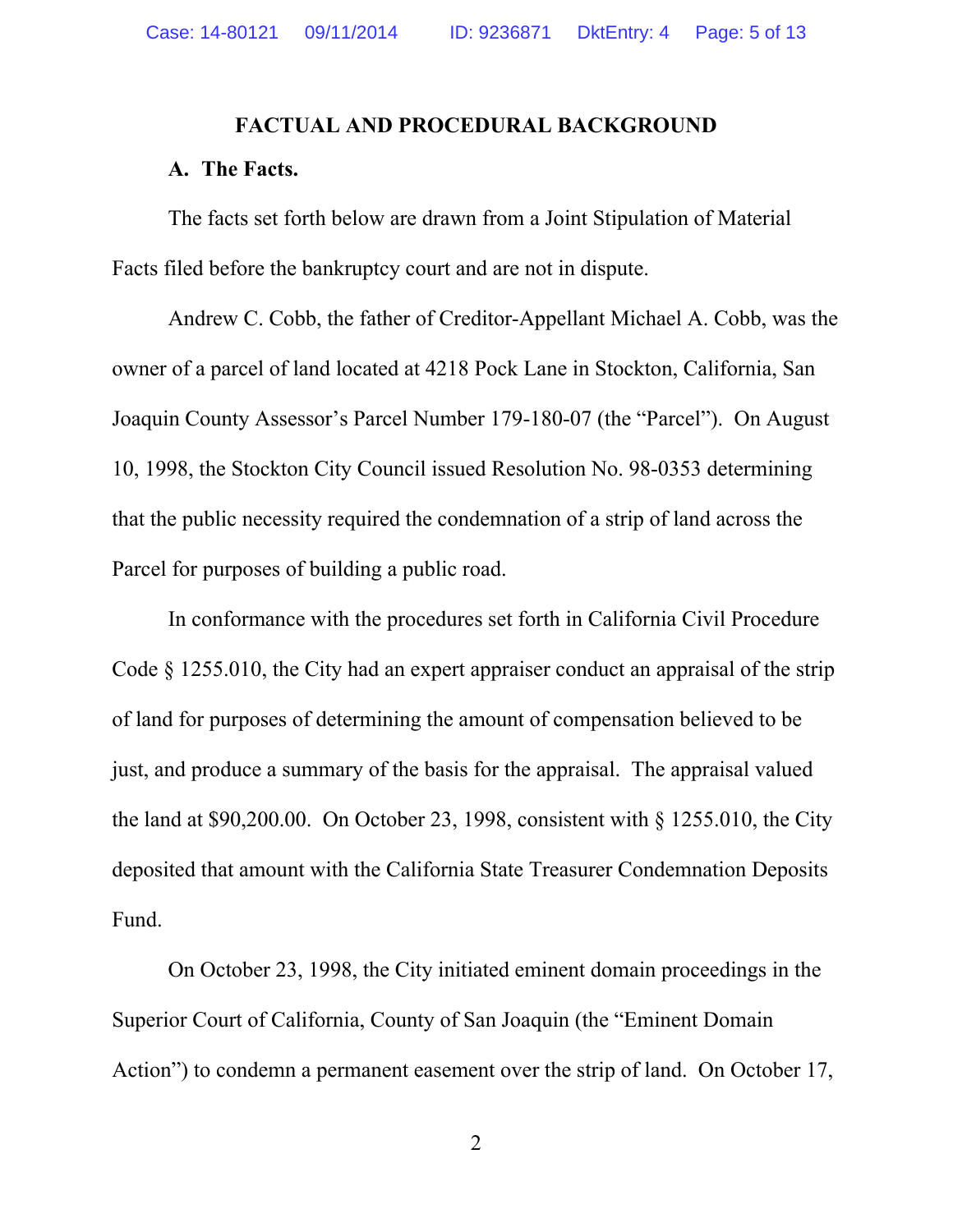2000, the Stockton City Council issued Resolution No. 00-0505 recognizing that the planned road over the Parcel had been completed and accepting that improvement. In November 2000, Michael A. Cobb, owner of the Parcel by operation of state probate and trust succession following the death of Andrew C. Cobb, withdrew the City's deposit of probable just compensation in the amount of \$90,200.00, subject and pursuant to California Civil Procedure Code § 1255.260.

On October 9, 2007, the Superior Court dismissed the Eminent Domain Action because it had not been brought to trial within five years of its commencement. On March 14, 2008, Cobb initiated an action in the Superior Court of the State of California, County of San Joaquin (the "Inverse Condemnation Action"), seeking relief pursuant to a claim of inverse condemnation.

On June 28, 2012, while the Inverse Condemnation Action was still pending, the City petitioned for bankruptcy under chapter 9. On August 16, 2013, Cobb filed a Proof of Claim in the chapter 9 case. Cobb listed the total amount of his claim as \$4,200,997.26, consisting of \$1,540,000.00 as the principal of his claim; \$2,282,997.26 as interest on the principal of his claim; \$350,000.00 as attorney's fees and litigation expenses; \$13,000.00 as costs of suit; and \$15,000.00 as real estate taxes, maintenance costs, and insurance costs. Cobb did not indicate on his

3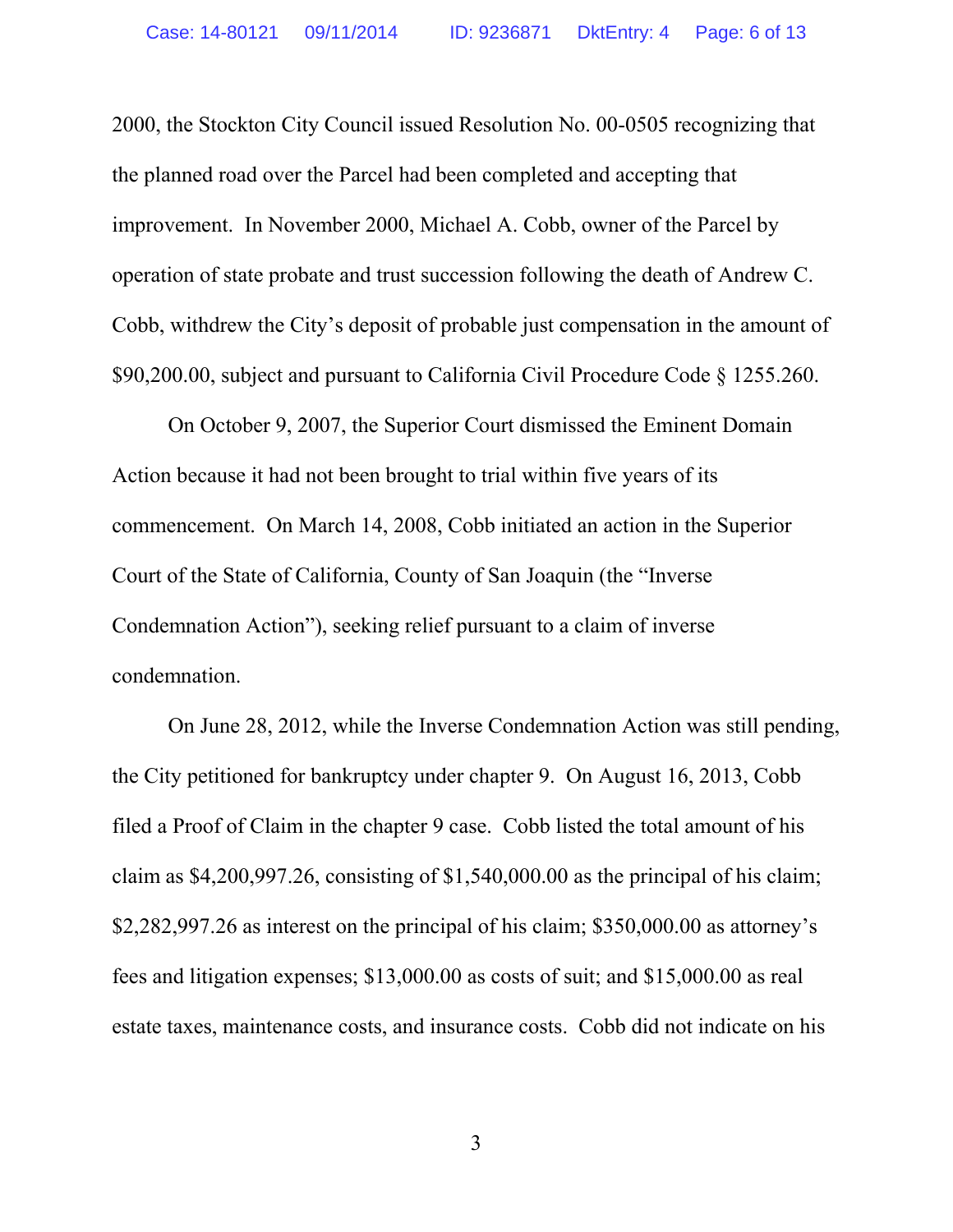Proof of Claim that the claim was secured or that the claim was entitled to priority under 11 U.S.C. § 507(a).

### **B. The Procedural Background**.

On November 15, 2013, the City filed the First Amended Plan for the Adjustment of Debts of City of Stockton, California. The City designated 19 classes of claims. Cobb's claim was included in Class 12 as a General Unsecured Claim. On February 3, 2014, the City filed its Memorandum of Law in Support of Confirmation of the First Amended Plan.<sup>1</sup>

On February 11, 2014, Cobb filed the "Objection of Creditor Michael A. Cobb to Plan and Confirmation Thereof." Cobb objected on the ground that treating his claim for payment as a general unsecured claim violates the Takings Clause of the Fifth and Fourteenth Amendments of the U.S. Constitution.

After receiving full briefing of the legal issues, hearing oral argument, and receiving a joint stipulation of facts from the parties, on May 7, 2014, the bankruptcy court overruled Cobb's objection. The court held that after taking the deposited funds, all Cobb possessed was an unsecured claim for money and that it did not violate the Constitution for the City's bankruptcy plan to place Cobb's claim in a class of unsecured creditors.

 $\overline{a}$ 

<sup>&</sup>lt;sup>1</sup> On August 8, 2014, the City filed the First Amended Plan for the Adjustment of Debts of City of Stockton, California, as Modified ("Modified Plan"). The Modified Plan does not alter the treatment of Cobb's claim.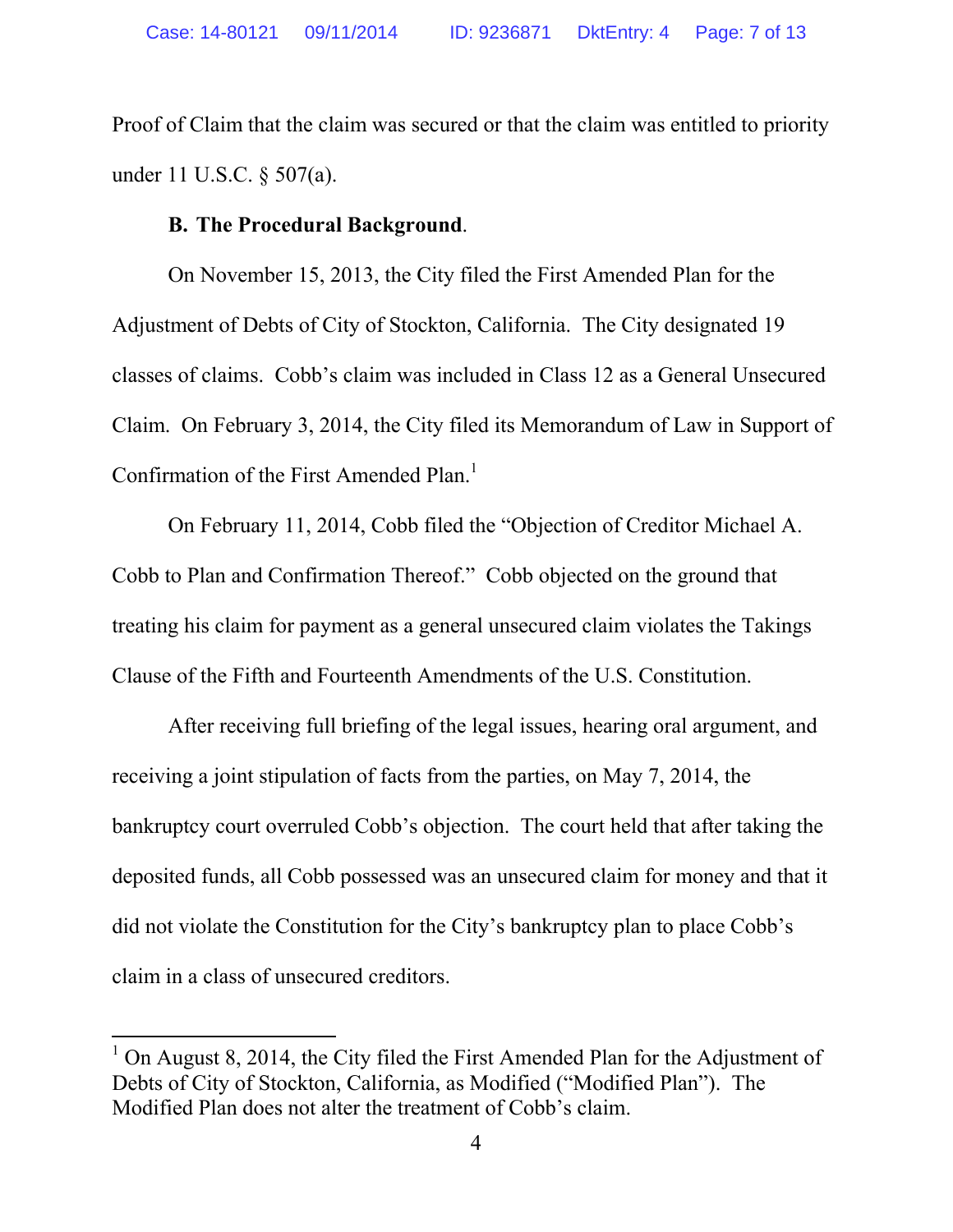On May 21, 2014, Cobb filed a timely notice of appeal. The parties then jointly filed an Offical Form 24 – Certification to Court of Appeals by All Parties on June 3, 2014, and renewed the request for direct appeal before the district court on July 15, 2014. On August 6, 2014, the district court certified this matter for a direct appeal to this Court.

#### **QUESTION PRESENTED**

The question presented by this appeal is whether a plan of adjustment in a chapter 9 bankruptcy case may be confirmed, consistent with the Takings Clause of the Fifth and Fourteenth Amendments, where the plan of adjustment proposes to treat a claim for payment of money arising from a state law inverse condemnation action as a general unsecured claim.

The bankruptcy court held in the affirmative, overruling Cobb's objection to the confirmation of the plan.

#### **STATUTORY AUTHORIZATION FOR DIRECT APPEAL**

28 U.S.C. § 158(d)(2)(A) confers jurisdiction upon the court of appeals of an appeal from an interlocutory order where "all the appellants and appellees (if any) acting jointly, certify that … (i) the judgment, order, or decree involves a question of law as to which there is no controlling decision of the court of appeals for the circuit or of the Supreme Court of the United States." All appellants and appellees in this case have certified that the bankruptcy court's order involves such a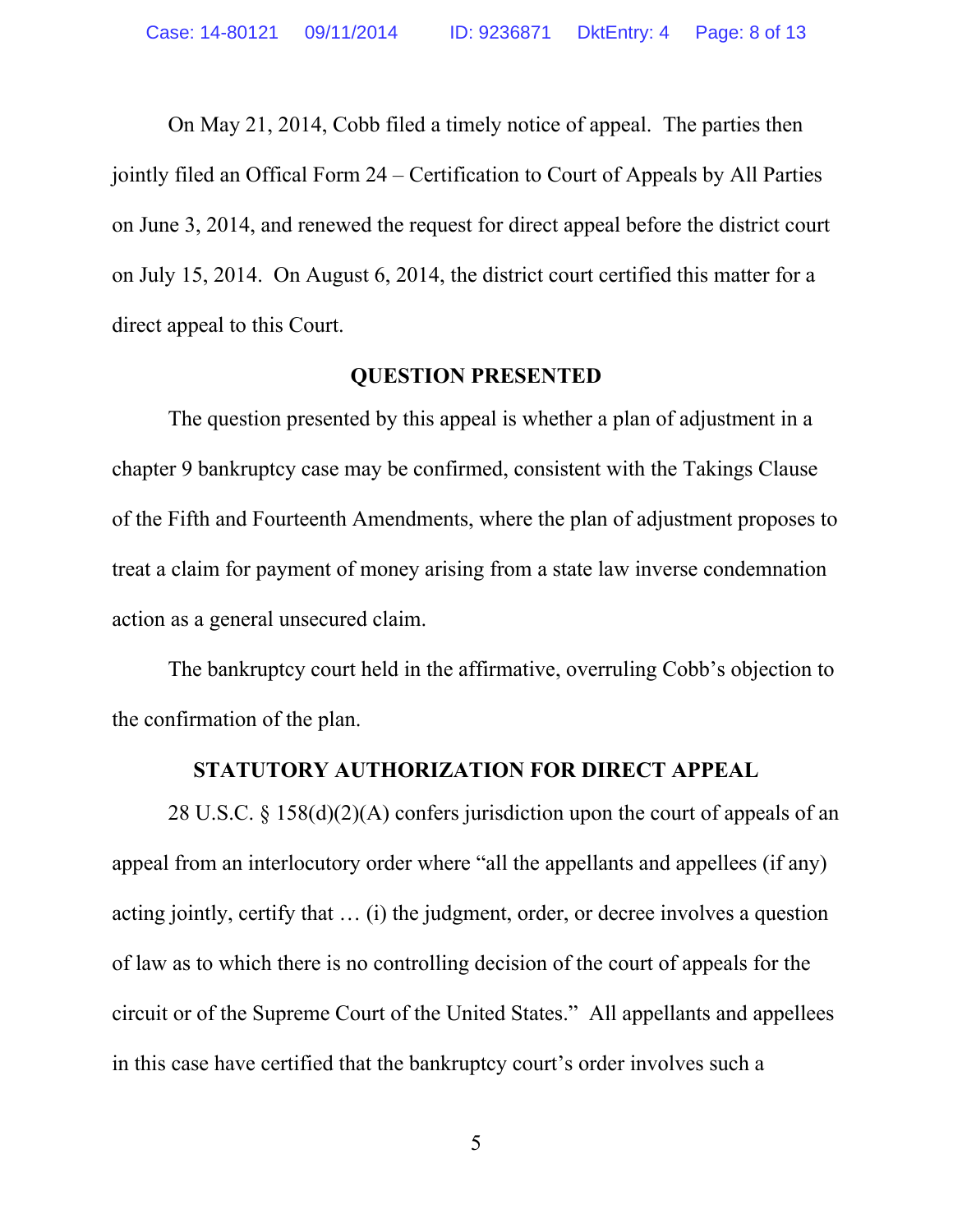question. This Court may therefore assume jurisdiction over the appeal by granting Cobb's petition.

#### **REASONS FOR GRANTING REVIEW**

This Court has identified three factors that inform the Court's decision whether to grant a direct bankruptcy appeal: the importance of the issue, the extent to which the issue presented is an issue of law, and the existence of Supreme Court or circuit level precedent governing or informing the issues. *See Blausey v. U.S. Trustee*, 552 F.3d 1124, 1131 (9th Cir. 2009). The City agrees with Cobb that each of these factors supports direct appeal here.

This appeal presents a pure question of law concerning the intersection between Congress's bankruptcy power, U.S. Const. art. I, § 8, cl.4, and the Fifth Amendment's Takings Clause, prohibiting the taking of private property for public use "without just compensation." In particular, the legal question presented is whether a municipality seeking to adjust debts and emerge from bankruptcy may treat an unsecured claim for payment of money that arises from a state law inverse condemnation action as a general unsecured claim.

The bankruptcy court correctly ruled that the adjustment of Cobb's claim for money as an unsecured claim was fully consistent with the Constitution and did not effect an unconstitutional "taking" of property, any more than the adjustment of any other unsecured cause of action or claim. Notably, the bankruptcy court's

6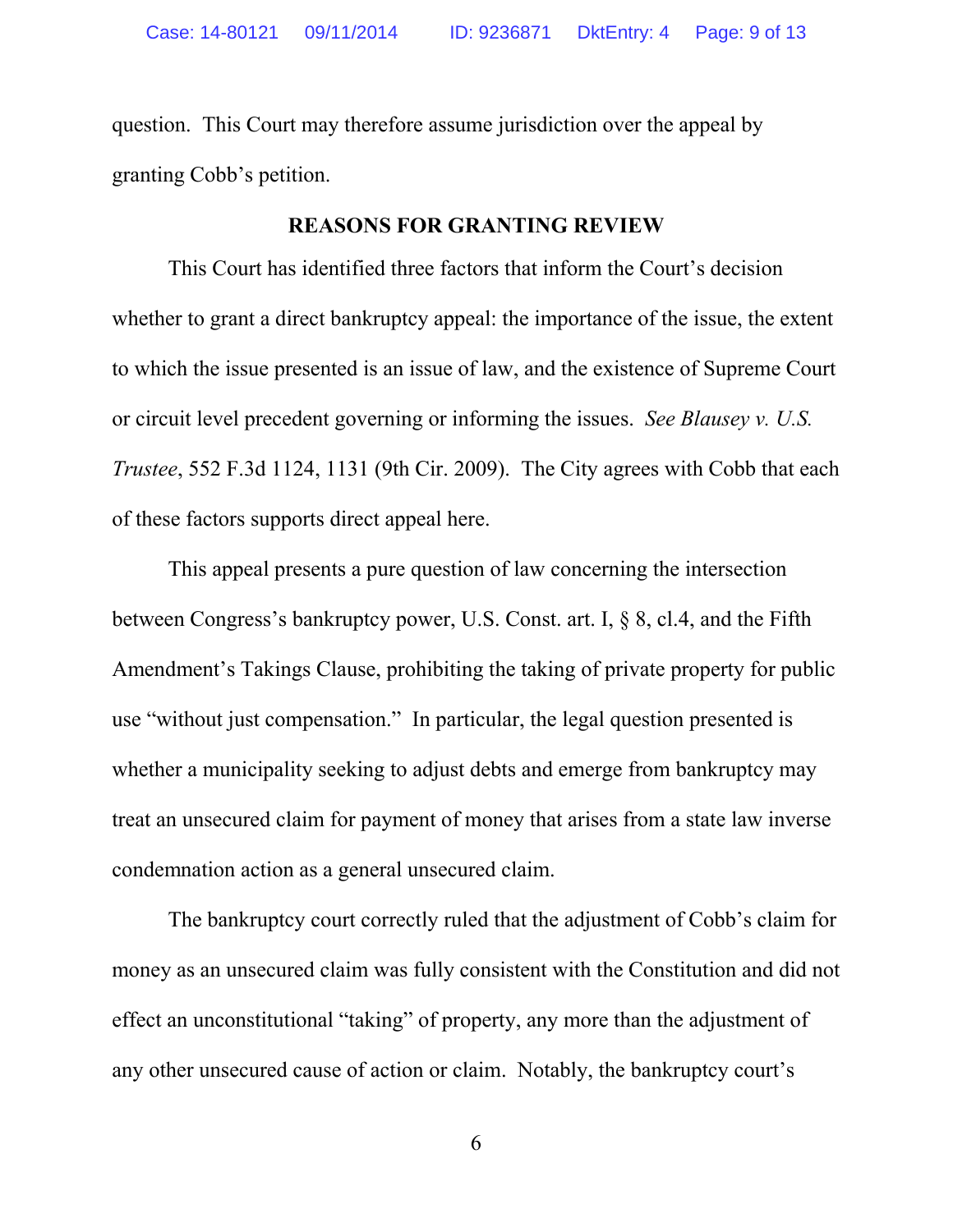ruling did not convey any private property owned by Cobb to the City. Nor did the court's ruling extinguish any right Cobb had to his real property. Cobb limited those rights, under the governing state statute, years prior to the bankruptcy, when he withdrew the funds the City designated as the just compensation for Cobb's property rights taken by the easement. Under the governing state law, Cobb's withdrawal of the funds forfeited any right to challenge the taking of his property. California Civil Procedure Code § 1255.260. All he could do is assert a claim for additional payment. The novel question presented here is whether Cobb's claim for further payment of money can be treated as an unsecured claim, subject to adjustment in the chapter 9 case or whether doing so violates the Takings Clause.

While the City believes that the bankruptcy court correctly applied established bankruptcy and constitutional principles to this case, the City agrees with Cobb that no decision of the Supreme Court or the circuits directly and squarely addresses the issue presented here. This Court should grant the petition to resolve this novel issue of law. Doing so would not only resolve this matter, but could also provide important guidance in this and future bankruptcy cases.

The question of law is cleanly and squarely presented here. As noted above, the parties agreed upon and have stipulated to the facts underlying their dispute. Thus, there are no factual disputes presented by this appeal.

7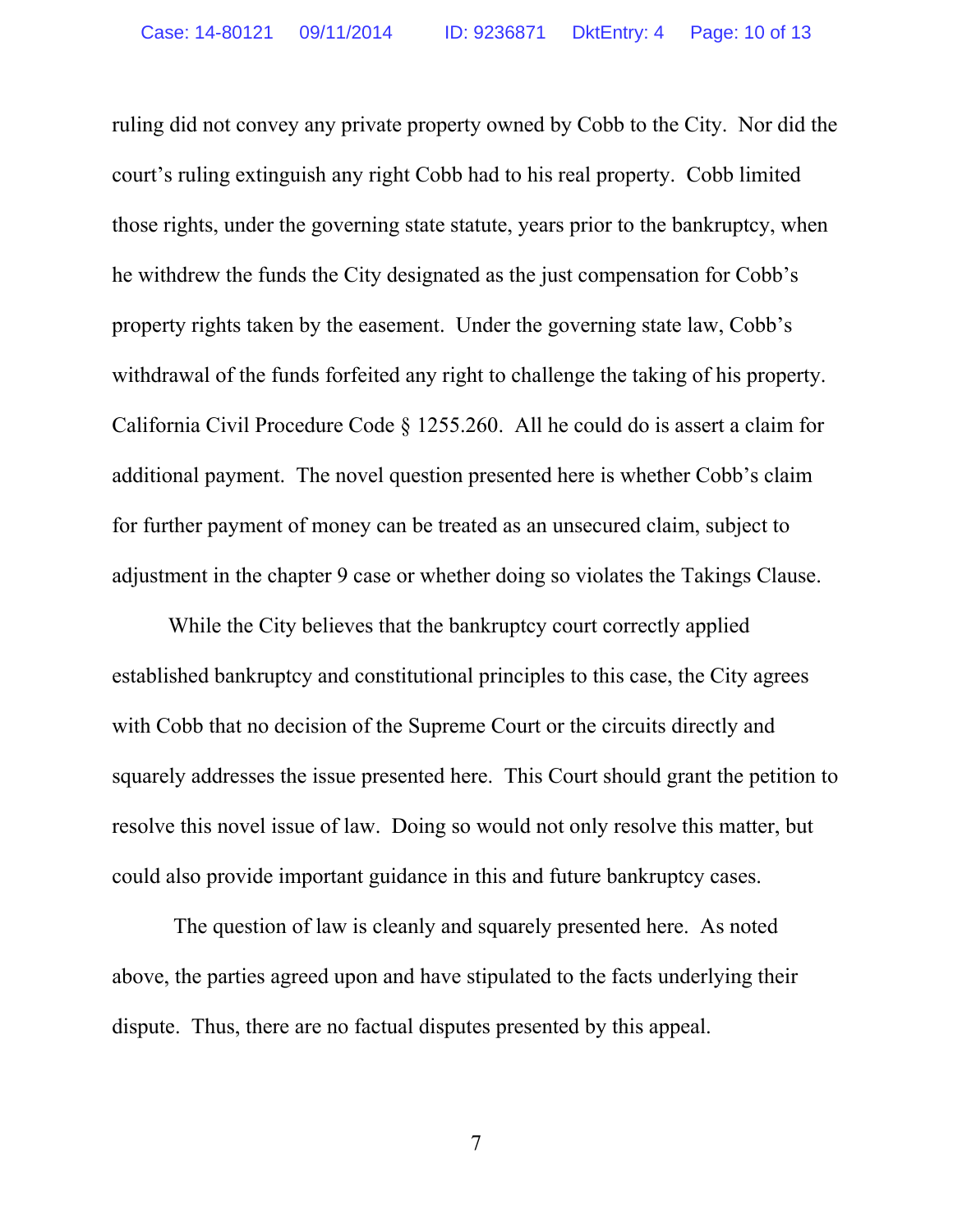And requiring an appeal to the district court would simply delay consideration of the same legal question upon the same record before this Court and increase the cost of the litigation of this issue. The bankruptcy court was presented with full briefing, held oral argument, and issued a thoughtful and thorough opinion. Thus, there is a full record ready for this Court's review. The interests of all parties involved, as well as the interest in judicial economy, are therefore best served by proceeding on direct appeal before this Court.

#### **CONCLUSION**

For the reasons stated, the City agrees that this Court should grant Cobb permission to proceed with his appeal before this Court.

| Dated: September 11, 2014 | Respectfully submitted,                                                                                                 |
|---------------------------|-------------------------------------------------------------------------------------------------------------------------|
|                           | By: /s/ Robert M. Loeb                                                                                                  |
|                           | Robert M. Loeb<br>Orrick, Herrington & Sutcliffe LLP<br>1152 15th Street, NW<br>Washington, DC 20005<br>$(20)$ 339-8475 |

*Counsel for Debtor-Appellee*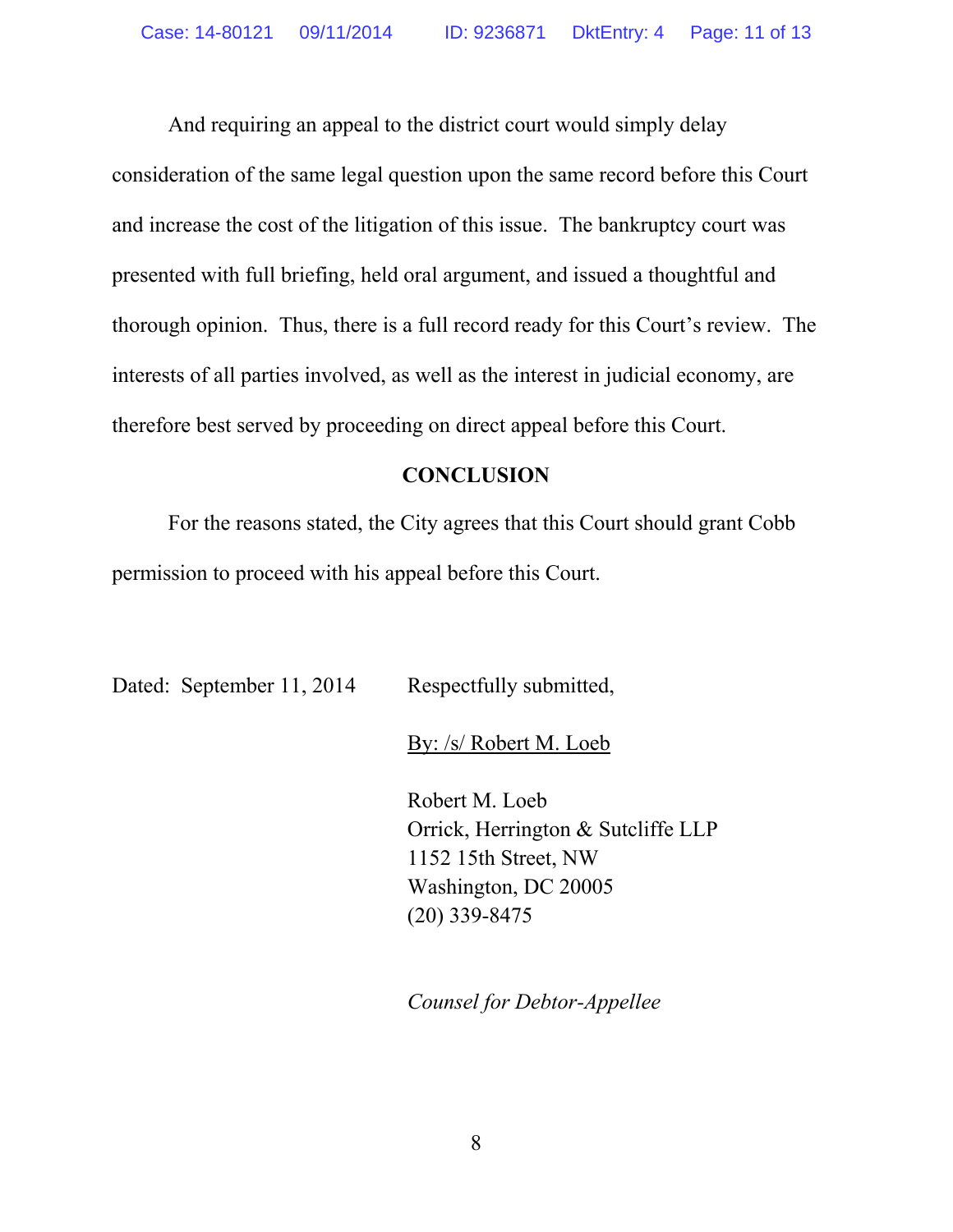### **CERTIFICATE OF COMPLIANCE**

Pursuant to Fed. R. App. P. 32(a)(7)(C) and Ninth Circuit Rule 32-1, the under signed counsel for record for The City of Stockton certifies that the foregoing is proportionally spaced, has a typeface of 14 points or more, and contains 1681 words.

Dated: September 11, 2014 Respectfully submitted,

By: /s/ Robert M. Loeb